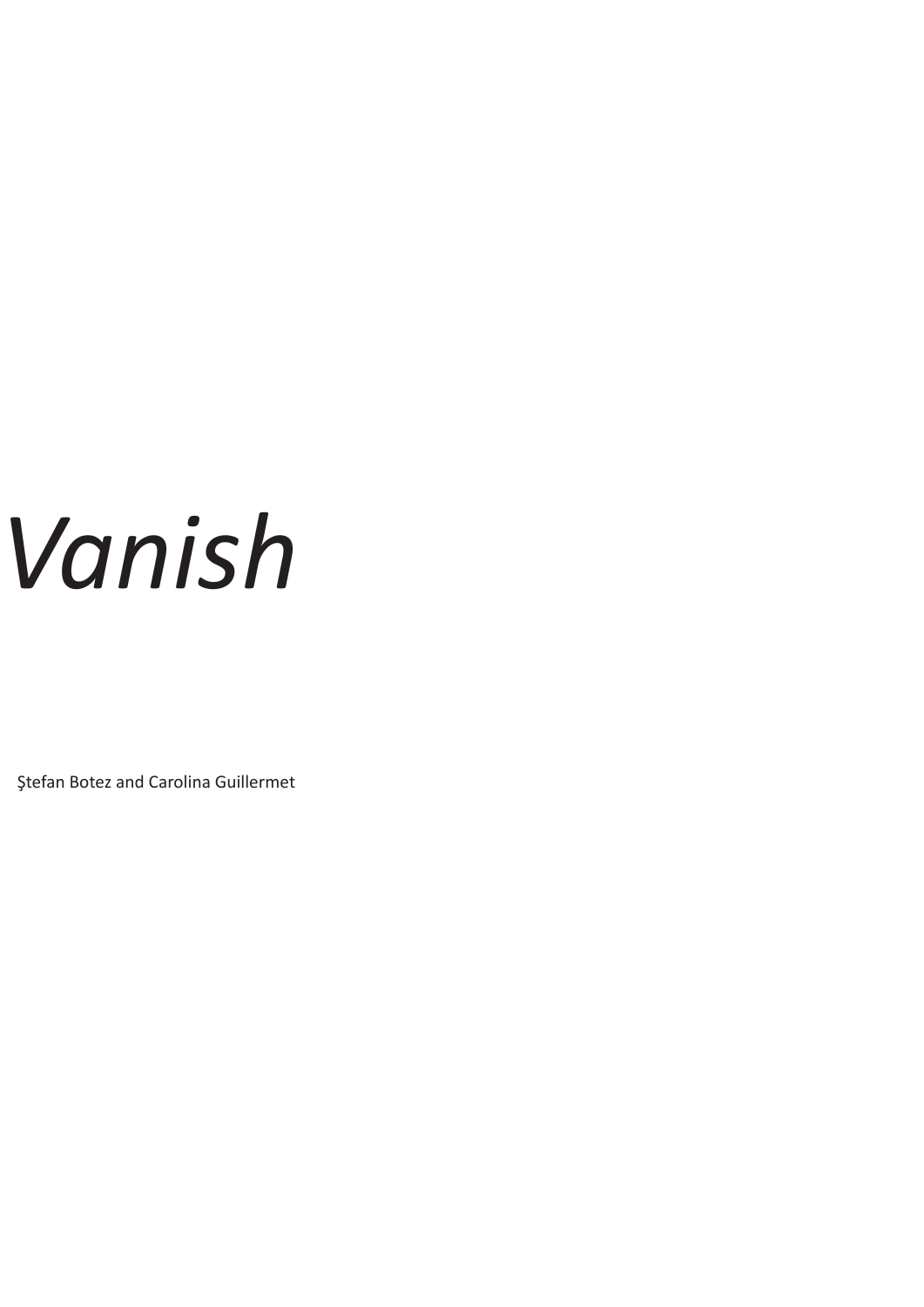

*Vanish*

The Villa Jeanneret-Perret also known as The White House / La Maison Blanche is considered to be the first work of Le Corbusier as an independent architect. The house was built for his parents in 1912 in La Chaux - de - Fonds, Switzerland, the birth place of Charles-Édouard Jeanneret. Opened to the Public in 2005 the building is placed under the patronage of the Swiss Commission for UNESCO and listed amongst the works of Le Corbusier retained by Switzerland as World Heritage.

Challenged by the concept of historical monument of the house. The project explores the space-time dimensions of the building as well as its inscription into the landscape. We seek to alter the atmosphere. The smoke thus becomes a fictional as well as a communication element that gives movement to the image.

We chose the word vanish title, because on one hand it can signify a swift disappearance, on the other, it can be used for describing a lent process of decomposing, making us think of ruins, or of the objects that we love and decide to preserve.

The project is part of a series of events that took place on the 26th of May 2012, commemorating 100 years from when the house was built and coordinated by Annelore Schneider, member of the artistic collective FACT, and invited tutor of the Geneva University of Art and Design.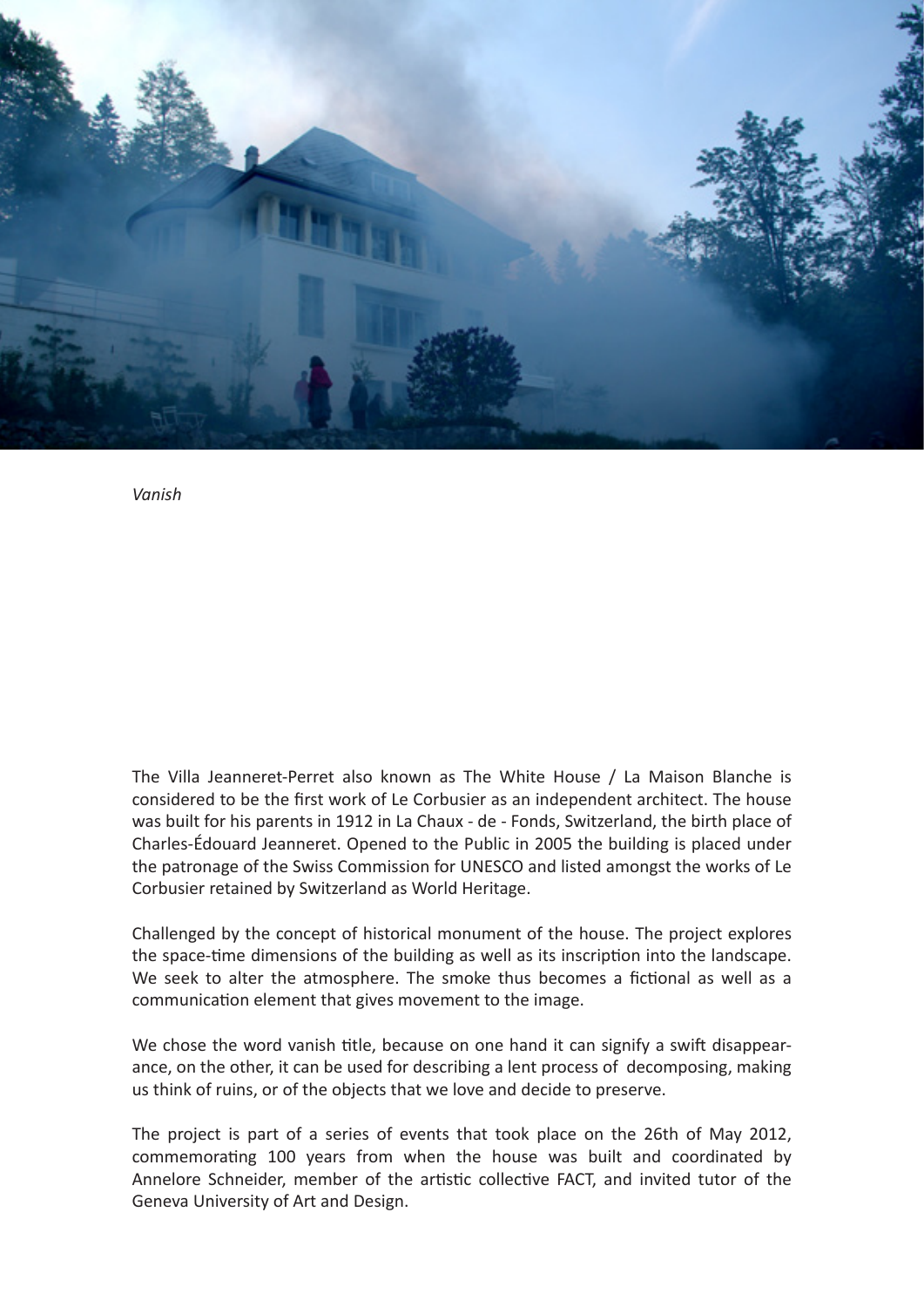## Digital photographs - lambda print on aluminium, 40 X 70 cm